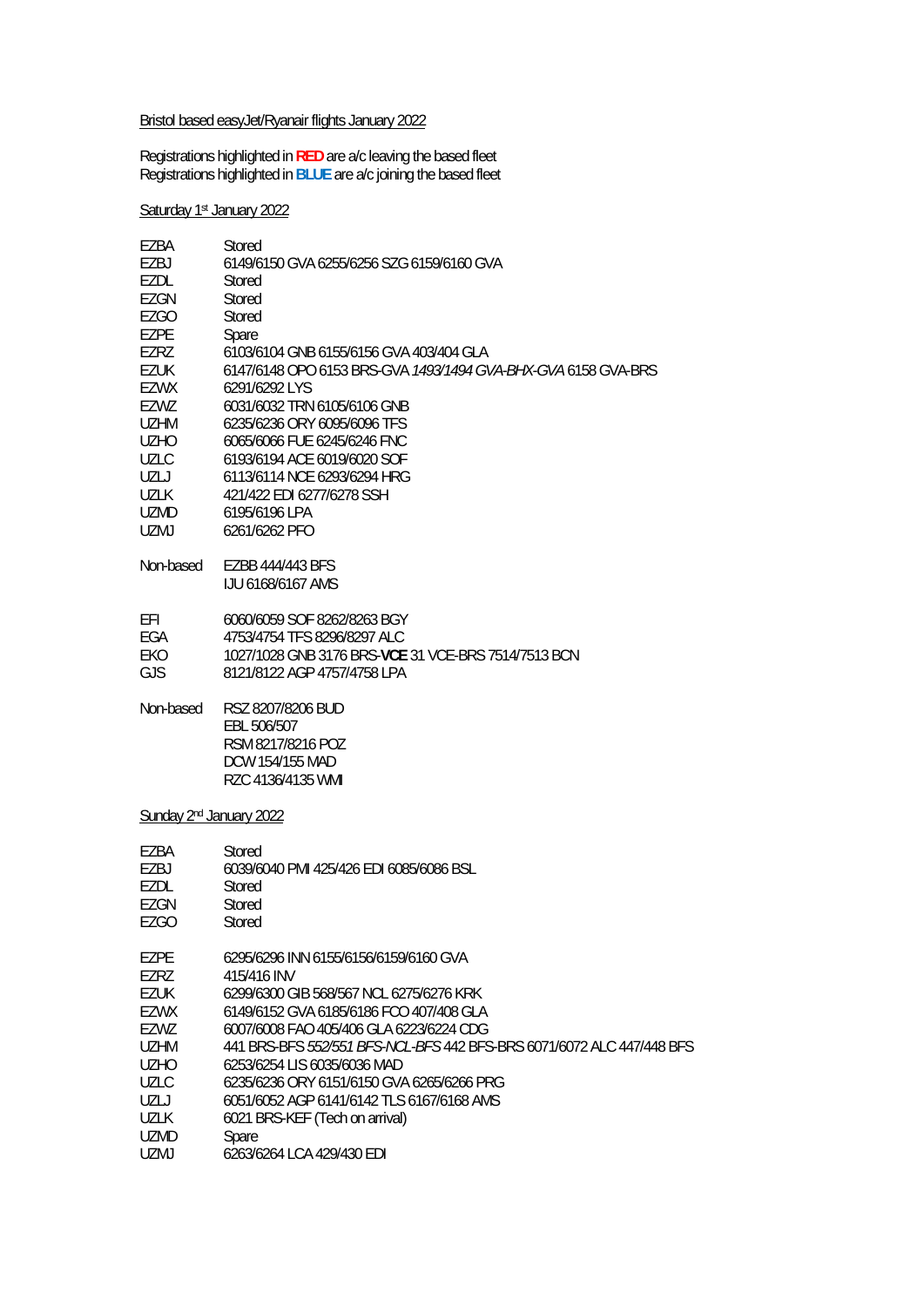EZUW 9002 LGW-KEF 6022 KEF-BRS (9hr delay) 9003 BRS-LGW

| Non-based | EZGH 409/410 GLA        |
|-----------|-------------------------|
|           | <b>UZHY 446/445 BFS</b> |
|           | IND 6026/6025 BCN       |

EFI 7226/7227 KRK 8202/8203 NOC 8296/8297 ALC

- EGA 4755/4756 ACE 8121/8122 AGP<br>EKO 8248/8249 FAO 5341/5342 OTP
- EKO 8248/8249 FAO 5341/5342 OTP<br>ESV 504 DUB-BRS 3176/3177 VCE 2
- **ESV** 504 DUB-BRS 3176/3177 **VCE** 2798/2799 RIX
- GJS 505 BRS-DUB

Non-based ESV/GJS 504/505 DUB QDR 1177/1176 MXP DCP 506/507 DUB RSV 8213/8212 WRO LOO 7306/7307 VIE RSG 8207/8206 BUD DCP 508/509 DUB

Monday 3rd January 2022

| F7BA        | Stored                                            |
|-------------|---------------------------------------------------|
| F7BJ        | 6161/6162 AMS 403/404 GLA 427/428 EDI 447/448 BFS |
| F7DI.       | Stored                                            |
| EZGN        | Stored                                            |
| EZGO        | Stored                                            |
| F7PF        | 6245/6246 FNC 6253/6254 LIS                       |
| F7R7        | 6005/6006 FAO 6155/6156 GVA                       |
| F7UK        | 6149/6150 GVA 457/458 IOM 6185/6186 FCO           |
| FZWX        | 6025/6026 BCN 3362/3361 VCF 572/571 NCL           |
| F7W7        | 401/402 GLA 570/569 NCL 425/426 FDL6159/6160 GVA  |
| UZHM        | 441/442 BFS 6275/6276 KRK                         |
| UZHO        | 6035/6036 MAD                                     |
| UZLC.       | 421/422/423/424 EDI 445/446 BFS 6141/6142 TLS     |
| UZL J       | 6237/6238 BER 415/416 INV 6073/6074 ALC           |
| UZL K       | Tech at KFF                                       |
| UZMD        | 6235/6236 ORY 405/406 GLA 6223/6224 CDG           |
| UZMF        | 6096 TFS-BRS                                      |
| <b>UZMJ</b> | 6051/6052 AGP 6095 BRS-TFS                        |
|             |                                                   |

| FFI | 7226/7227 KRK 8681/8682 KUN |
|-----|-----------------------------|
| FGA | 8224/8225 RZE 4755/4756 ACE |

- EKO 8296/8297 ALC 8121/8122 AGP<br>ESV 8262/8263 BGY 4440/4441 VLC
- ESV 8262/8263 BGY 4440/4441 VLC 509/508 DUB

Non-based DYR 504/505 DUB DHC 506/507 DUB QDL 1590/1591 CGN RKQ 8255/8254 GDN EVA 6689/6690 SVQ DCL 7513/7514 BCN

Tuesday 4<sup>th</sup> January 2022

| F7RA  | Stored                                            |
|-------|---------------------------------------------------|
| F7R I | 401/402 GLA 6149/6150 GVA 427/428 EDI 447/448 BFS |
| F7DI. | Stored                                            |
| F7GN  | Stored                                            |
| F7GO  | Stored                                            |
|       |                                                   |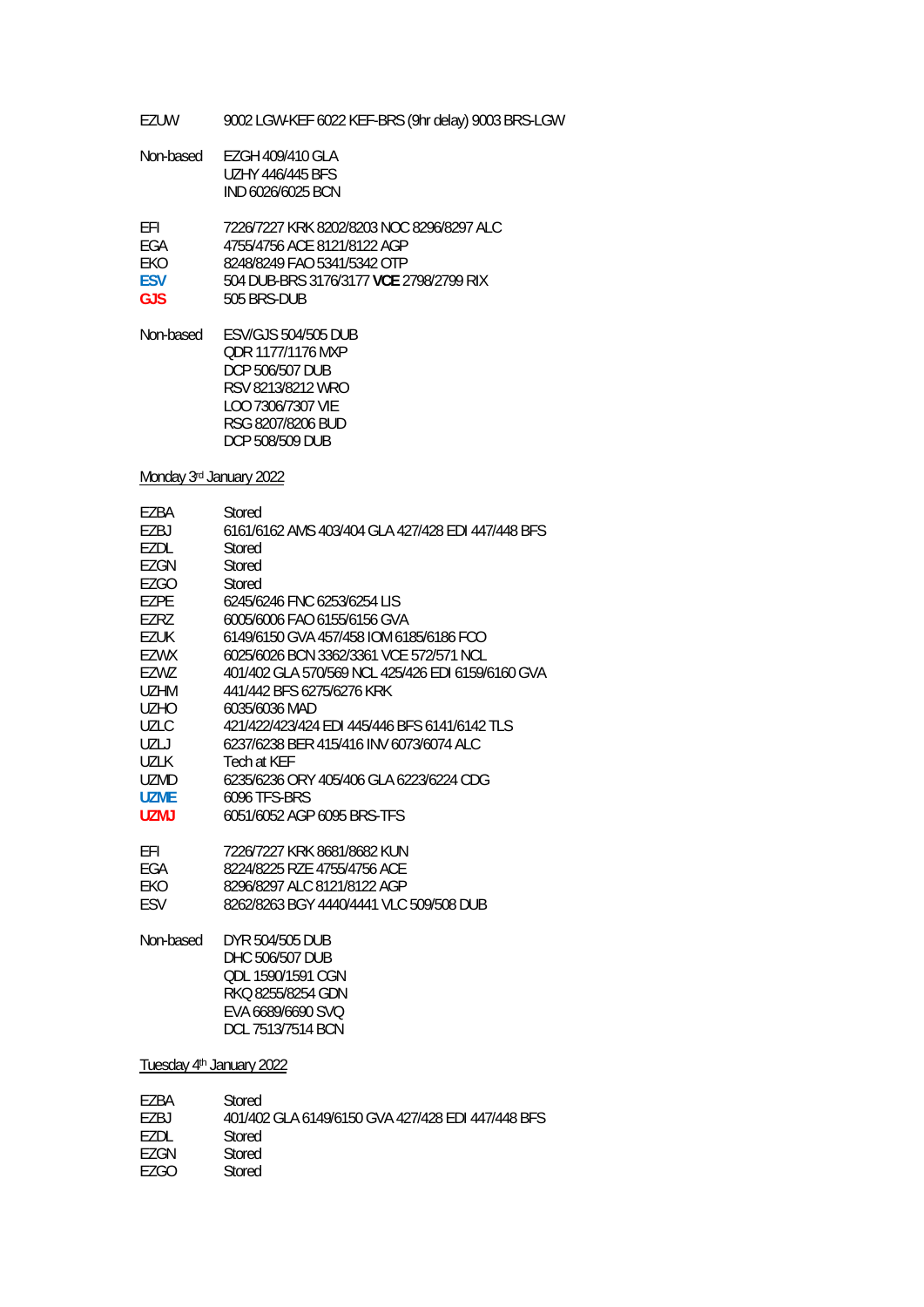| <b>EZPE</b> | 405/406 GLA                                                                                                                                              |
|-------------|----------------------------------------------------------------------------------------------------------------------------------------------------------|
| <b>EZRZ</b> | 421/422/423/424 EDI 6113/6114 NCE                                                                                                                        |
| <b>EZUK</b> | Spare                                                                                                                                                    |
| EZWX        | 6195/6196 LPA                                                                                                                                            |
| EZWZ        | 441/442 BFS 6147/6148 OPO 570/569 NCL                                                                                                                    |
| <b>UZHM</b> | 6193/6194 ACE                                                                                                                                            |
| <b>UZHO</b> | 6161/6162 AMS 6095/6096 TFS                                                                                                                              |
| UZLC        | 6071/6072 ALC 6253/6254 LIS                                                                                                                              |
| UZLJ        | 6025/6026 BCN 6155/6156 GVA                                                                                                                              |
| <b>UZLK</b> | 9002 KEF-BRS                                                                                                                                             |
| UZMD        | Spare                                                                                                                                                    |
| <b>UZME</b> | Spare                                                                                                                                                    |
| EFI         | 505/504 DUB 3176/3177 TSF                                                                                                                                |
| EGA         | 4753/4754 TFS 509/508 DUB                                                                                                                                |
| EKO         | Spare                                                                                                                                                    |
| ESV         | 8121/8122 AGP                                                                                                                                            |
| Non-based   | RSX 8207/8206 BUD<br><b>DLV 506/507 DUB</b><br>DLD 154/155 MAD<br>RZF 4136/4135 WMI<br>RKQ 8255/8254 GDN<br>RKN 8217/8216 POZ                            |
|             | Wednesday 5 <sup>th</sup> January 2022                                                                                                                   |
| EZBA        | Stored                                                                                                                                                   |
| EZBJ        | 6161/6162 AMS 421/422 EDI                                                                                                                                |
| EZDL        | Stored                                                                                                                                                   |
| EZGN        | Stored                                                                                                                                                   |
| EZGO        | Stored                                                                                                                                                   |
| <b>EZPE</b> | 6263/6264 LCA                                                                                                                                            |
| EZRZ        | 6155/6156 GVA 423/424 EDI                                                                                                                                |
| <b>EZUK</b> | 6065/6066 FUE 407/408 GLA                                                                                                                                |
| EZWX        | 6095/6096 TFS                                                                                                                                            |
| EZWZ        | 427/428 EDI 447/448 BFS                                                                                                                                  |
| <b>UZHM</b> | 6277/6278 SSH                                                                                                                                            |
| <b>UZHO</b> | 401/402 GLA 6149/6150 GVA 405/406 GLA                                                                                                                    |
| UZLC        | 6261/6262 PFO                                                                                                                                            |
| UZLJ        | 570/569 NCL 6293/6294 HRG                                                                                                                                |
| UZLK        | Spare                                                                                                                                                    |
| UZMD        | 6245/6246 FNC                                                                                                                                            |
| <b>UZME</b> | Spare                                                                                                                                                    |
| Non-based   | EZDF 444/443 BFS                                                                                                                                         |
| EFI         | 8296/8297 ALC 4755/4756 ACE                                                                                                                              |
| <b>EGA</b>  | 7514 BRS-BCN                                                                                                                                             |
| EKO         | Spare                                                                                                                                                    |
| <b>ENG</b>  | 7513 BCN-BRS                                                                                                                                             |
| <b>ESV</b>  | 505/504 DUB 5341/5342 OTP 509/508 DUB                                                                                                                    |
| Non-based   | RKL 7227/7226 KRK<br>RSY 8213/8212 WRO<br>RSM 8217/8216 POZ<br>EBA 506/507 DUB<br>QCQ 8263/8262 BGY<br><b>ENG/EGA 7513/7514 BCN</b><br>RKR 8255/8254 GDN |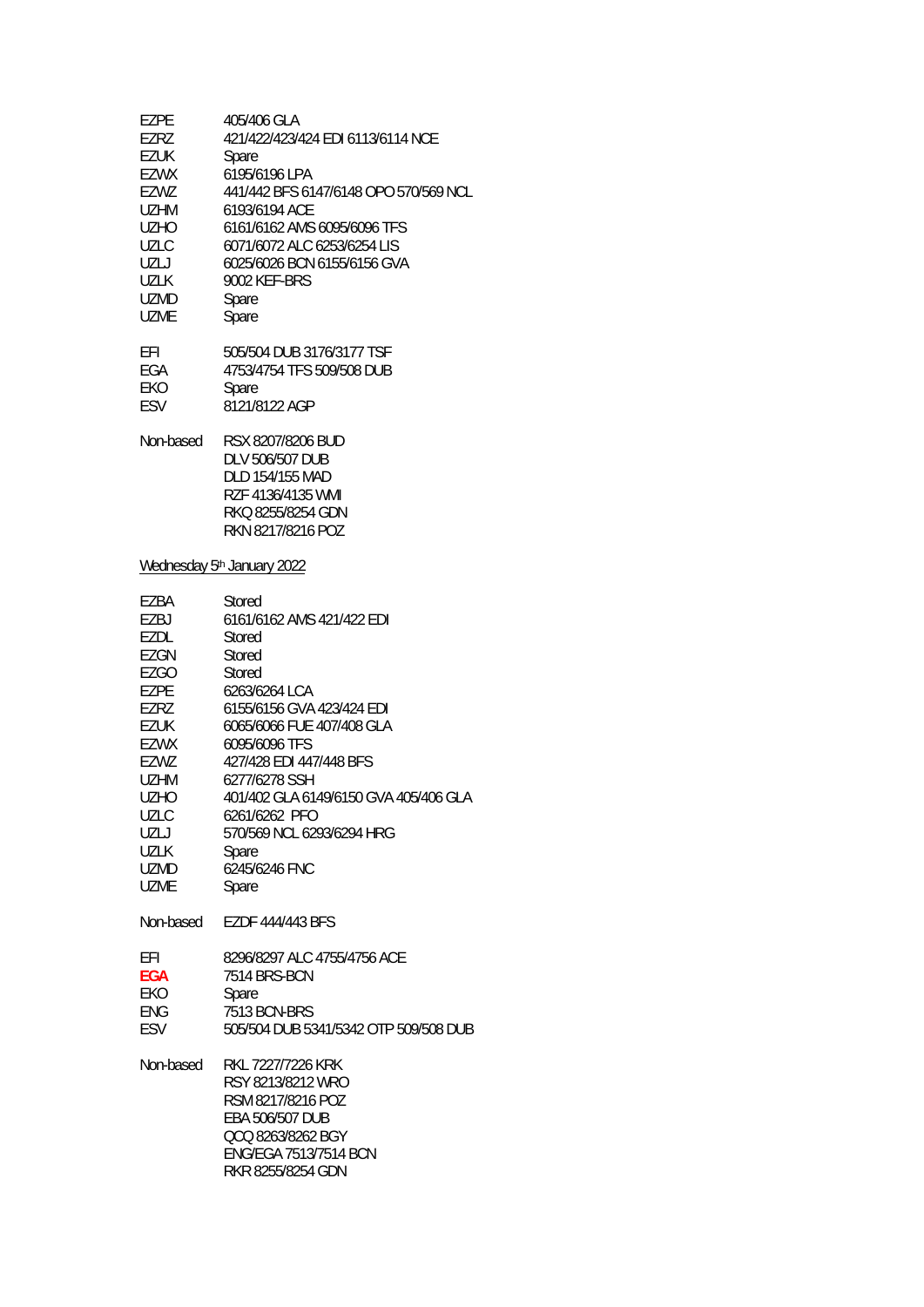# Thursday 6<sup>th</sup> January 2022

| EZBA<br>EZBJ<br>EZDL<br>EZGN<br><b>EZGO</b><br><b>EZPE</b><br>EZRZ<br>EZUK<br>EZWX<br>EZWZ<br><b>UZHM</b><br>UZHO<br>UZLC<br>UZLJ<br>UZLK<br>UZMD<br>UZME                                                                                | Stored<br>6275/6276 KRK 429/430 EDI<br>Stored<br>Stored<br>Stored<br>6039/6040 PMI 6237/6238 BER<br>Spare<br>6155/6156 GVA 6167/6168 AMS<br>427/428 EDI 407/408 GLA<br>6025/6026 BCN 6035/6036 MAD<br>421/422 EDI 570/569 NCL 6159/6160 GVA<br>6071/6072 ALC 445/446 BFS<br>441/442 BFS 6147/6148 OPO<br>6299/6300 GIB<br>6021/6022 KEF 447/448 BFS<br>6051/6052 AGP 6095/6096 TFS<br>6005/6006 FAO 405/406 GLA                                                             |  |
|------------------------------------------------------------------------------------------------------------------------------------------------------------------------------------------------------------------------------------------|-----------------------------------------------------------------------------------------------------------------------------------------------------------------------------------------------------------------------------------------------------------------------------------------------------------------------------------------------------------------------------------------------------------------------------------------------------------------------------|--|
| Non-based                                                                                                                                                                                                                                | EZGH 409/410 GLA                                                                                                                                                                                                                                                                                                                                                                                                                                                            |  |
| EFI<br>EKO<br><b>ENG</b><br>ESV                                                                                                                                                                                                          | 505/504 DUB 2798/2799 RIX<br>8248/8249 FAO<br>Spare<br>4753/4754 TFS 509/508 DUB                                                                                                                                                                                                                                                                                                                                                                                            |  |
| Non-based                                                                                                                                                                                                                                | DPL 154/155 MAD<br>QDE 1177/1176 MXP<br>RKS 8207/8206 BUD<br>DLV 506/507 DUB<br>RSO 4136/4135 WMI<br>RKE 8255/8254 GDN<br>RSM 8217/8216 POX<br>RSV 7227/7226 KRK<br>DPY 8122/8121 AGP                                                                                                                                                                                                                                                                                       |  |
| Friday 7 <sup>th</sup> January 2022                                                                                                                                                                                                      |                                                                                                                                                                                                                                                                                                                                                                                                                                                                             |  |
| EZBA<br>EZBJ<br><b>EZDL</b><br><b>EZGN</b><br><b>EZGO</b><br><b>EZPE</b><br><b>EZRY</b><br><b>EZRZ</b><br><b>EZUK</b><br>EZWX<br>EZWZ<br><b>UZHM</b><br><b>UZHO</b><br><b>UZLC</b><br><b>UZLH</b><br>UZLJ<br><b>UZLK</b><br>UZMD<br>UZME | Stored<br>423/424 EDI 572/571 NCL<br>Stored<br>Stored<br>Stored<br>3362/3361 VCE 429/430 EDI<br>6150 GVA-BRS<br>6149 BRS-GVA<br>6295/6296 INN 415/416 INV 6035/6036 MAD<br>6253/6254 LIS 570/569 NCL<br>401/402 GLA 6265/6266 PRG 407/408 GLA<br>6071/6072 ALC 425/426 EDI 6159/6160 GVA<br>6025/6026 BCN 6155/6156 GVA 6167/6168 AMS<br>Spare<br>448 BFS-BRS<br>6051/6052 AGP 457/458 IOM<br>6185/6186 FCO 447 BRS-BFS<br>Spare<br>6005/6006 FAO 405/406 GLA 6223/6224 CDG |  |
|                                                                                                                                                                                                                                          |                                                                                                                                                                                                                                                                                                                                                                                                                                                                             |  |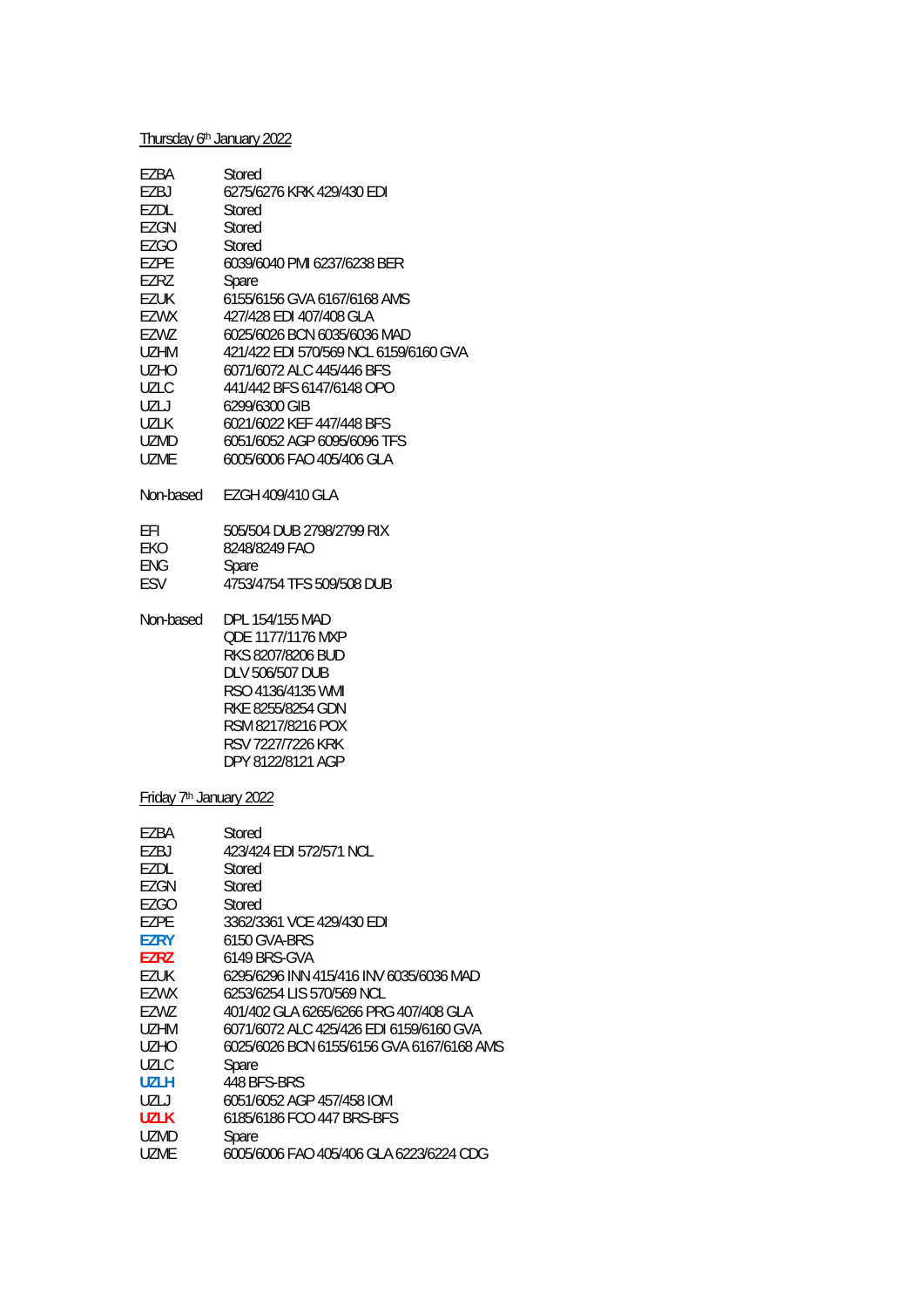| Non-based | EZBB 442/441 BFS |
|-----------|------------------|
|           | EZGH 409/410 GLA |
|           | EZBE 432/431 EDI |

| <b>DPN</b> | 506 DUB-BRS 8202/8203 NOC 4440/4441 VLC   |
|------------|-------------------------------------------|
| FFI.       | 8262/8263 BGY 4899/4900 TRN 8121/8122 AGP |
| <b>FKO</b> | 7226/7227 KRK 8254/8255 GDN 509 BRS-DUB   |
| <b>FNC</b> | 508 DUB-BRS                               |
| <b>FNG</b> | 4135/4136 WMI 4755/4756 ACF               |
| <b>FSV</b> | 8224/8225 R7F 91 BRS-DUB                  |

GXI 90 DUB-BRS 507 BRS-DUB

Non-based DLY 504/505 DUB LOS 7306/7307 VIE EVA 6689/6690 SVQ RSZ 8682/8681 KUN EBD 8297/8296 ALC DPN/GXI 506/507 DUB DCL 7513/7514 BCN QDT 1590/1591 CGN

#### Saturday 8<sup>th</sup> January 2022

| EZBA        | Stored                                                        |
|-------------|---------------------------------------------------------------|
| F7BJ        | 6147/6148 OPO 6255/6256 SZG 6159/6160 GVA                     |
| F7DI.       | Stored                                                        |
| EZGN        | Stored                                                        |
| EZGO        | Stored                                                        |
| F7PF        | 6161/6162 AMS 6153 BRS-GVA 1493/1494 GVA-BHX-GVA 6158 GVA-BRS |
| EZRY        | Spare                                                         |
| <b>EZUK</b> | 6103/6104 GNB 6155/6156 GVA                                   |
| EZWX        | Spare                                                         |
| EZWZ        | Spare                                                         |
| <b>UZHM</b> | 6065/6066 FUE 6245/6246 FNC                                   |
| <b>UZHO</b> | 6149/6150 GVA 6095/6096 TFS                                   |
| <b>UZLC</b> | 6193/6194 ACE 403/404 GLA                                     |
| UZLH        | 6277/6278 SSH                                                 |
| UZLJ        | 421/422 FDI 6293/6294 HRG                                     |
| UZMD.       | 6261/6262 PFO                                                 |
| <b>UZME</b> | 6195/6196 LPA                                                 |
| Non-based   | EZBB 444/443 BFS                                              |
| <b>DPN</b>  | 6060/6059 SOF 8262/8263 BGY                                   |
| EFI         | 8121/8122 AGP 4757/4758 LPA                                   |
| <b>ENC</b>  | 1027/1028 GNB 3176/3177 TSF 7514/7513 BCN                     |
| ENG         | 4753/4754 TFS 8296/8297 ALC                                   |
|             |                                                               |
| Non-hasad   | EKV 504/505 DHR                                               |

Non-based EKV 504/505 DUB RKV 8207/8206 BUD DYN 506/507 DUB DPL 154/155 MAD RKN 8217/8216 POZ RZB 4136/4135 WMI

Sunday 9<sup>th</sup> January 2022

| F7BA | Stored                    |
|------|---------------------------|
| EZBJ | 568/567 NCL 6275/6276 KRK |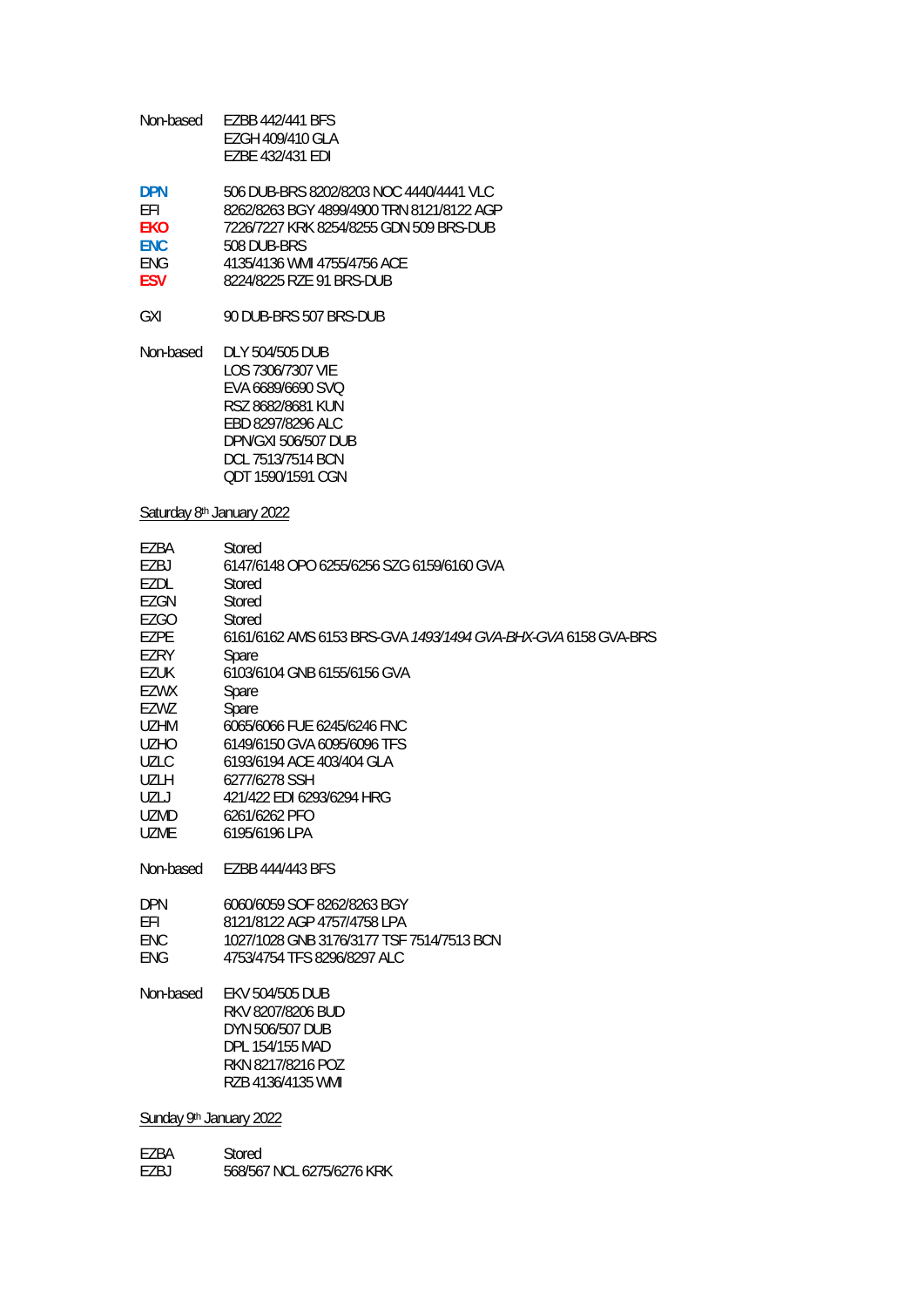| EZDL                                 | Stored                                                                                                                 |
|--------------------------------------|------------------------------------------------------------------------------------------------------------------------|
| EZGN                                 | Stored                                                                                                                 |
| <b>EZGO</b>                          | Stored                                                                                                                 |
| EZPE                                 | 6149/6152/6151/6150 GVA                                                                                                |
| EZRY                                 | 6299/6300 GIB                                                                                                          |
| <b>EZUK</b>                          | Spare                                                                                                                  |
| <b>EZWX</b>                          | 6051/6052 AGP                                                                                                          |
| EZWZ                                 | 6071/6072 ALC 447/448 BFS                                                                                              |
| <b>UZHM</b>                          | 6295/6296 INN 6155/6156/6159/6160 GVA                                                                                  |
| <b>UZHO</b>                          | 6007/6008 FAO 6165/6166 AMS                                                                                            |
| <b>UZLC</b>                          | 6021/6022 KEF 6035/6036 MAD                                                                                            |
| UZLH                                 | 6039/6040 PMI 425/426 EDI                                                                                              |
| UZLJ                                 | 6185/6186 FCO 407/408 GLA                                                                                              |
| UZMD                                 | 6263/6264 LCA 429/430 EDI                                                                                              |
| <b>UZME</b>                          | 6253/6254 LIS 405/406 GLA 6223/6224 CDG                                                                                |
| Non-based                            | <b>EZTA 442/441 BFS</b><br>EZGH 409/410 GLA<br><b>UZHY 446/445 BFS</b>                                                 |
| <b>DPN</b>                           | 3176/3177 TSF 5341/5342 OTP                                                                                            |
| <b>EFI</b>                           | 7226/7227 KRK 8202/8203 NOC 8296/8297 ALC                                                                              |
| <b>ENC</b>                           | 4755/4756 ACE 2798/2799 RIX                                                                                            |
| <b>ENG</b>                           | 8248/8249 FAO 8121/8122 AGP                                                                                            |
| Non-based                            | QAT 1177/1176 MXP<br>DLE 506/507 DUB<br>RKP 8213/8212 WRO<br>LMI 7306/7307 VIE<br>RSS 8207/8206 BUD<br>DWW 508/509 DUB |
| Monday 10 <sup>th</sup> January 2022 |                                                                                                                        |
| EZBA                                 | <b>Stored</b>                                                                                                          |
| EZBJ                                 | 6161/6162 AMS 403/404 GLA                                                                                              |
| EZDL                                 | Stored                                                                                                                 |
| EZGN                                 | Stored                                                                                                                 |
| EZGO                                 | Stored                                                                                                                 |
| <b>EZPE</b>                          | 421 BRS-EDI                                                                                                            |
| EZRY                                 | Spare                                                                                                                  |
| EZTR                                 | 422 EDI-BRS 423/424 EDI 572/571 NCL                                                                                    |
| <b>EZUK</b>                          | Spare                                                                                                                  |
| EZWX                                 | 6149/6150 GVA 427/428 EDI 447/448 BFS                                                                                  |
| EZWZ                                 | 401/402 GLA 570/569 NCL 6035/6036 MAD                                                                                  |
| UZHM                                 | 405/406 GLA                                                                                                            |
| <b>UZHO</b>                          | 6235/6236 ORY 415/416 INV 6159/6160 GVA                                                                                |
| UZLC                                 | 441/442/445/446 BFS                                                                                                    |
| UZLH                                 | 6245/6246 FNC                                                                                                          |
| UZLJ                                 | Spare                                                                                                                  |
| UZMD                                 | 6051/6052 AGP                                                                                                          |
| UZME                                 | 6095/6096 TFS                                                                                                          |
| <b>DPN</b>                           | 8121/8122 AGP                                                                                                          |
| EFI                                  | 8296/8297 ALC                                                                                                          |
| ENC                                  | 7226/7227 KRK                                                                                                          |
| <b>ENG</b>                           | Spare                                                                                                                  |
| Non-based                            | EKN 504/505 DUB<br>EGA 7513/7514 BCN                                                                                   |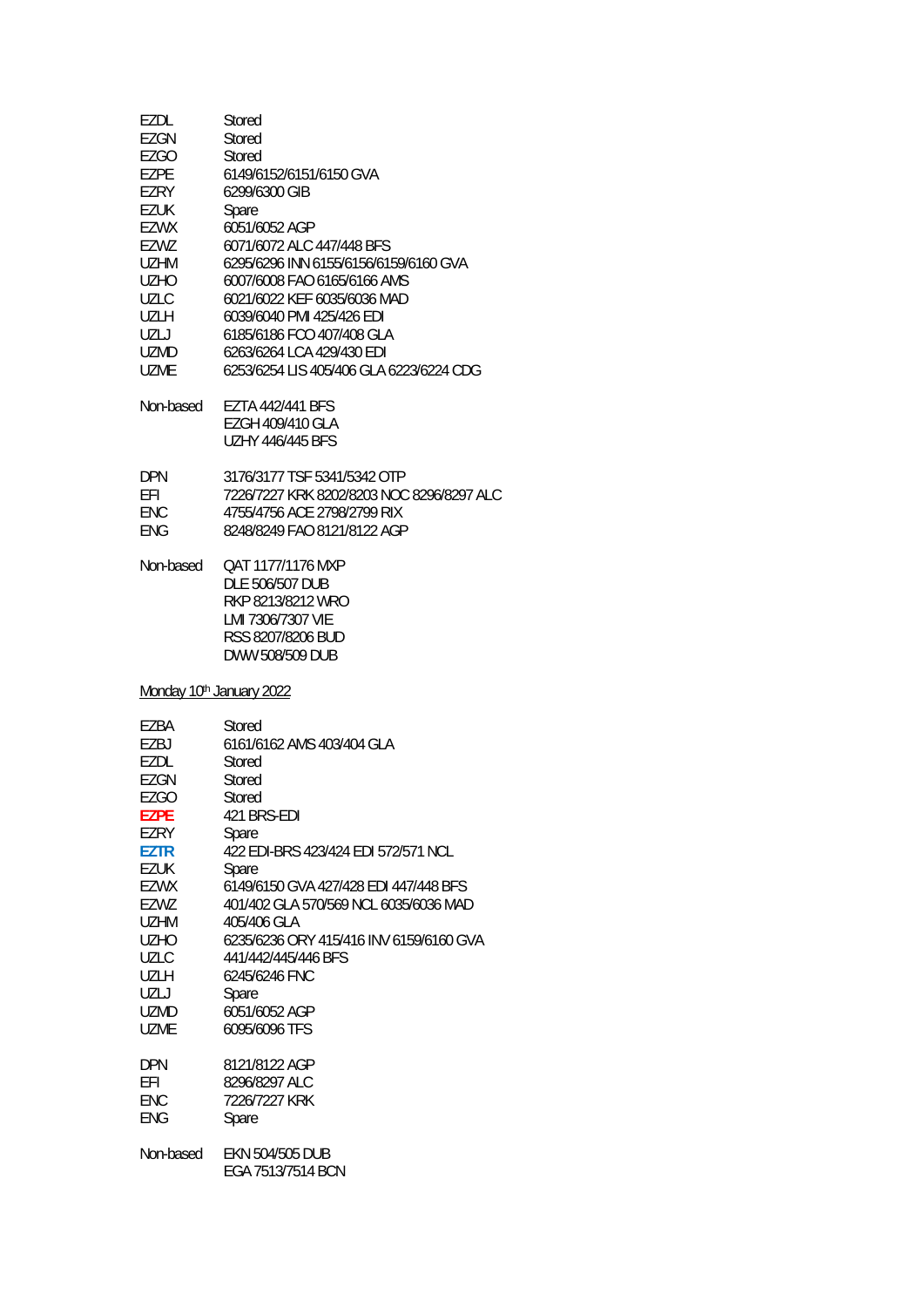| Tuesday 11 <sup>th</sup> January 2022 |                                                                      |
|---------------------------------------|----------------------------------------------------------------------|
| EZBA                                  | Stored                                                               |
| EZBJ                                  | 427/428 EDI 447/448 BFS                                              |
| <b>EZDD</b>                           | 9002 LTN-BRS                                                         |
| <b>EZDL</b>                           | 9003 BRS-LTN                                                         |
| <b>EZGN</b>                           | Stored                                                               |
| EZGO                                  | Stored                                                               |
| <b>EZRY</b>                           | 441/442 BFS                                                          |
| <b>EZTR</b>                           | Spare                                                                |
| EZUK                                  | Spare                                                                |
| EZWX                                  | 421/422 EDI                                                          |
| EZWZ                                  | Spare                                                                |
| UZHM                                  | 6155/6156 GVA 570/569 NCL                                            |
| UZHO                                  | 401/402 GLA                                                          |
| <b>UZLC</b>                           | 405/406 GLA                                                          |
| UZLH                                  | 6095/6096 TFS                                                        |
| UZLJ                                  | 6193/6194 ACE                                                        |
| UZMD                                  | Spare                                                                |
| UZME                                  | Spare                                                                |
| DPN                                   | Spare                                                                |
| EFI                                   | 505/504 DUB                                                          |
| <b>EKO</b>                            | 154 MAD-BRS                                                          |
| ENC                                   | 4753/4754 TFS                                                        |
| ENG                                   | 155 BRS-MAD                                                          |
| Non-based                             | RSS 8207/8206 BUD<br><b>EKO/ENG 154/155 MAD</b><br>RSU 4136/4135 WMI |
| Wednesday 12th January 2022           |                                                                      |
| EZBA                                  | Stored                                                               |
| EZBJ                                  | 405/406 GLA                                                          |
| EZDD                                  | Stored                                                               |
| EZGN                                  | Stored                                                               |
| <b>EZGO</b>                           | Stored                                                               |
| EZRY                                  | Spare                                                                |
| EZTR                                  | Spare                                                                |
| <b>EZUK</b>                           | 421/422 EDI                                                          |
| EZWX                                  | Spare                                                                |
| EZWZ                                  | 6155/6156 GVA 423/424 EDI                                            |
| UZHM                                  | 447/448 BFS                                                          |
| <b>UZHO</b>                           | 6095/6096 TFS                                                        |
| <b>UZLC</b>                           | 401/402 GLA                                                          |
| UZLH                                  | 6065/6066 FUE                                                        |
| UZLJ                                  | 570/569 NCL                                                          |
| UZMD                                  | Spare                                                                |
| <b>UZME</b>                           | Spare                                                                |
| Non-based                             | EZBB 444/443 BFS                                                     |
| DPN                                   | Spare                                                                |
| EFI                                   | 5341/5342 OTP 509 BRS-DUB                                            |
| EKO                                   | 4755/4756 ACE                                                        |
| <b>EMJ</b>                            | 508 DUB-BRS                                                          |
| ENC                                   | Spare                                                                |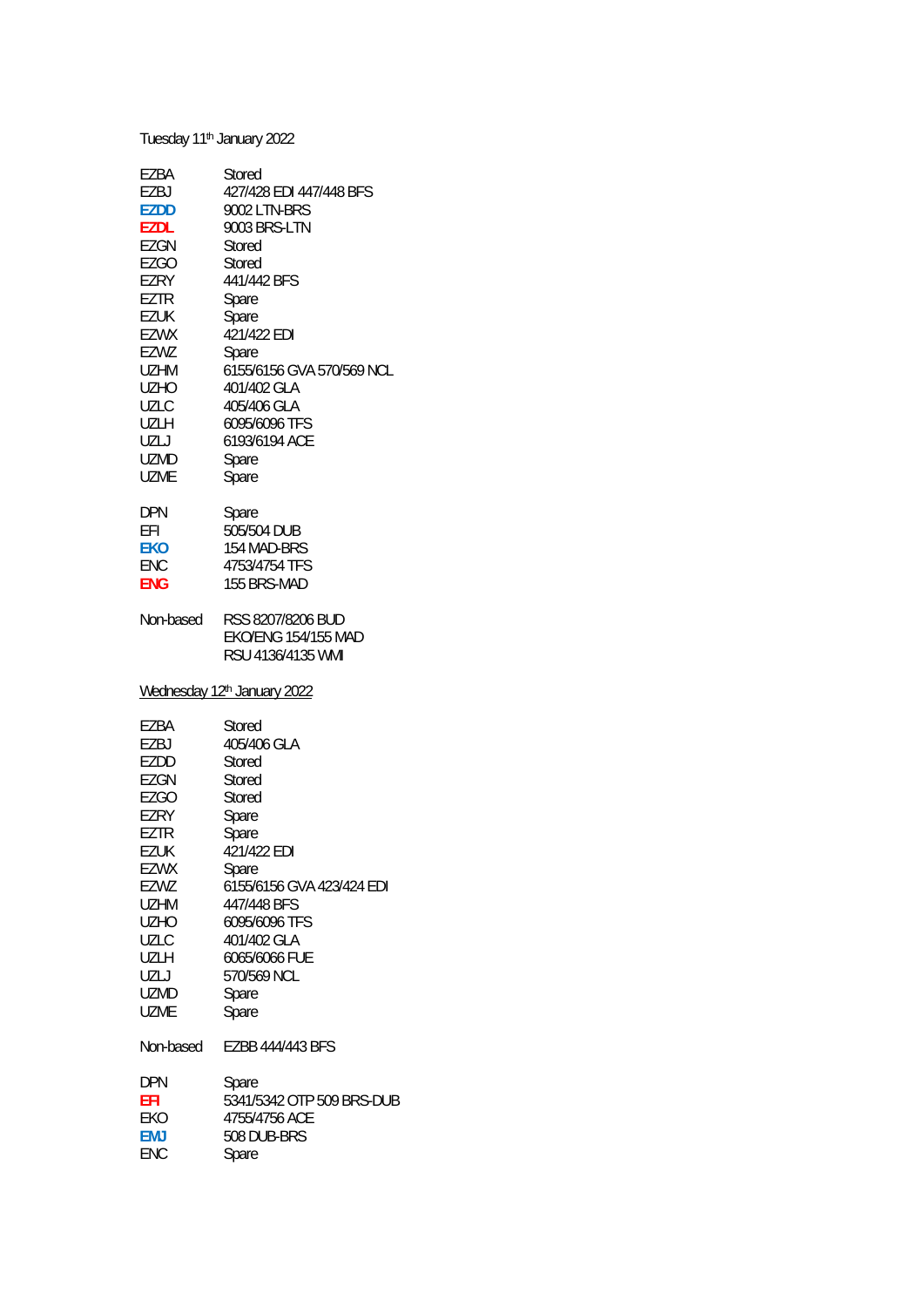|                          | Thursday 13th January 2022              |
|--------------------------|-----------------------------------------|
| EZBA                     | Stored                                  |
| EZBJ                     | 6167/6168 AMS                           |
| EZDD                     | Stored                                  |
| EZGN                     | Stored                                  |
| EZGO                     | Stored                                  |
| EZRY                     | Spare                                   |
|                          |                                         |
| EZTR                     | Spare                                   |
| EZUK                     | 6021/6022 KEF 447/448 BFS               |
| EZWX                     | 6051/6052 AGP 429/430 EDI               |
| EZWZ                     | Spare                                   |
| UZHM                     | 421/422 EDI 570/569 NCL 6159/6160 GVA   |
| UZHO                     | 441/442 BFS 6035/6036 MAD               |
| UZLC                     | 6005/6006 FAO 445/446 BFS               |
| UZLH                     | 427/428 EDI 407/408 GLA                 |
| UZLJ                     | 6095/6096 TFS                           |
| uzmd                     | 6071 BRS-ALC                            |
|                          |                                         |
| UZME                     | 405/406 GLA                             |
| <b>UZMF</b>              | 6072 ALC-BRS                            |
| <b>DPN</b>               | Spare                                   |
| EKO                      | 505/504 DUB                             |
| EMJ                      | Spare                                   |
| <b>ENC</b>               | Spare                                   |
|                          |                                         |
| Friday 14th January 2022 |                                         |
| EZBA                     | Stored                                  |
| EZBJ                     | 572/571 NCL                             |
| EZDD                     | Stored                                  |
| EZGN                     | Stored                                  |
| <b>EZGO</b>              | Stored                                  |
|                          |                                         |
| EZRY                     | Spare                                   |
| EZTR                     | Spare                                   |
| EZUK                     | 405/406 GLA 6223/6224 CDG               |
| EZWX                     | 447/448 BFS                             |
| EZWZ                     | 415/416 INV                             |
| UZHM                     | 429/430 EDI                             |
| UZHO                     | 6155/6156 GVA 6167/6168 AMS             |
| UZLC                     | 570/569 NCL 407/408 GLA                 |
| UZLH                     | 6071/6072 ALC 425/426 EDI 6159/6160 GVA |
| UZLJ                     | 423/424 EDI                             |
| <b>UZME</b>              | Spare                                   |
|                          |                                         |
| UZMF                     | Spare                                   |
| Non-based                | EZBB 442/441 BFS<br>EZBO 409/410 GLA    |
|                          |                                         |
| <b>DPN</b>               | 7226/7227 KRK                           |
| EKO                      | Spare                                   |
| EMJ                      | 8121/8122 AGP                           |
| ENC                      | 509/508 DUB                             |
|                          |                                         |
| Non-based                | EBR 504/505 DUB                         |
|                          | GSH 8297/8296 ALC                       |
|                          | EPB 7513/7514 BCN                       |
|                          |                                         |

Saturday 15<sup>th</sup> January 2022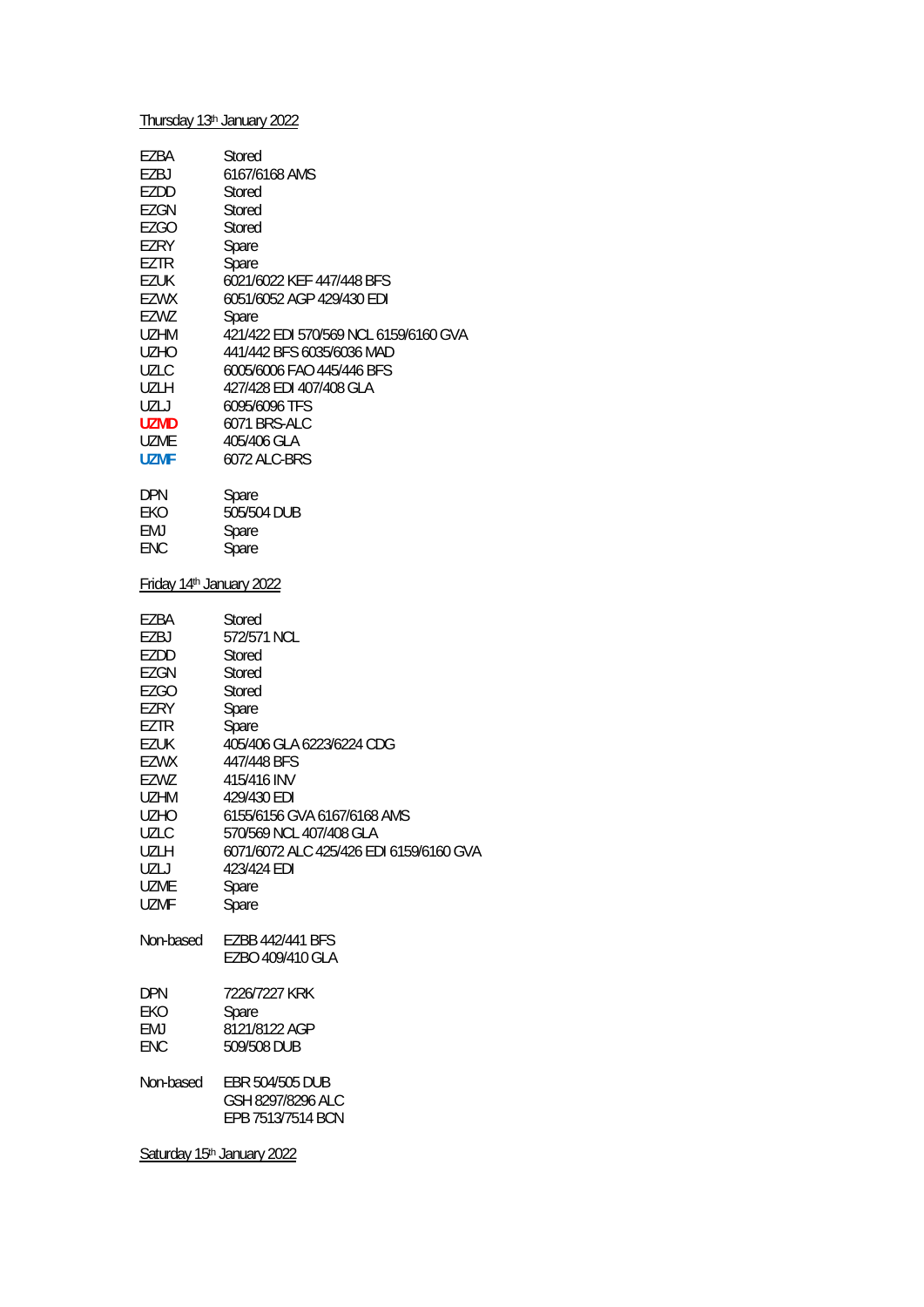| EZBA<br>EZBJ<br>EZDD<br><b>EZGN</b><br>EZGO<br>EZRY<br><b>EZTR</b><br><b>EZUK</b><br><b>EZWX</b><br>EZWZ<br><b>UZHM</b><br><b>UZHO</b><br><b>UZLC</b>                                 | Stored<br>6161/6162 AMS 6255/6256 SZG 6159/6160 GVA<br>Stored<br>Stored<br>Stored<br>6103/6104 GNB<br>403/404 GLA<br>Spare<br>421/422 EDI<br>6153 BRS-GVA 1493/1494 GVA-BHX-GVA 6158 GVA-BRS<br>6193/6194 ACE<br>6155/6156 GVA<br>Spare                                                                                                           |
|---------------------------------------------------------------------------------------------------------------------------------------------------------------------------------------|---------------------------------------------------------------------------------------------------------------------------------------------------------------------------------------------------------------------------------------------------------------------------------------------------------------------------------------------------|
| UZLH<br>UZLJ<br>UZME                                                                                                                                                                  | 6149/6150 GVA 6095/6096 TFS<br>6065/6066 FUE 6245/6246 FNC                                                                                                                                                                                                                                                                                        |
| UZMF<br>Non-based                                                                                                                                                                     | 6195/6196 LPA<br>444/443 BFS                                                                                                                                                                                                                                                                                                                      |
|                                                                                                                                                                                       |                                                                                                                                                                                                                                                                                                                                                   |
| <b>DPN</b><br>EKO<br>EMJ<br><b>ENC</b>                                                                                                                                                | Spare<br>1027/1028 GNB 4757/4758 LPA<br>6060/6059 SOF<br>4753/4754 TFS                                                                                                                                                                                                                                                                            |
| Non-based                                                                                                                                                                             | <b>EMK 504/505 DUB</b><br>RKN 8207/8206 DUB<br>GSJ 154/155 MAD<br>RKS 4136/4135 WMI                                                                                                                                                                                                                                                               |
| Sunday 16th January 2022                                                                                                                                                              |                                                                                                                                                                                                                                                                                                                                                   |
| EZBA<br>EZBJ<br>EZDD<br>EZGN<br><b>EZGO</b><br><b>EZRY</b><br>EZTR<br>EZUK<br>EZWX<br>EZWZ<br><b>UZHM</b><br><b>UZHO</b><br><b>UZLC</b><br>UZLH<br>UZLJ<br><b>UZME</b><br><b>UZMF</b> | Stored<br>6151/6150 GVA<br>Stored<br>9002 BRS-BRS<br>Stored<br>6007/6008 FAO 6165/6166 AMS<br>568/567 NCL<br>405/406 GLA 6223/6224 CDG<br>425/426 EDI<br>6071/6072 ALC 447/448 BFS<br>6295/6296 INN 6155/6156/6159/6160 GVA<br>6149/6152 GVA 407/408 GLA<br>6051/6052 AGP<br>6039/6040 PMI<br>6021/6022 KEF 6035/6036 MAD<br>429/430 EDI<br>Spare |
| Non-based                                                                                                                                                                             | <b>EZTX 442/441 BFS</b><br>EZBO 409/410 GLA<br>EZTA 446/445 BFS                                                                                                                                                                                                                                                                                   |
| <b>DPN</b><br>EKO<br>EMJ<br><b>ENC</b>                                                                                                                                                | 7226/7227 KRK 5341/5342 OTP<br>Spare<br>8121/8122 AGP<br>4755/4756 ACE                                                                                                                                                                                                                                                                            |
| Non-based                                                                                                                                                                             | <b>DCW 506/507 DUB</b>                                                                                                                                                                                                                                                                                                                            |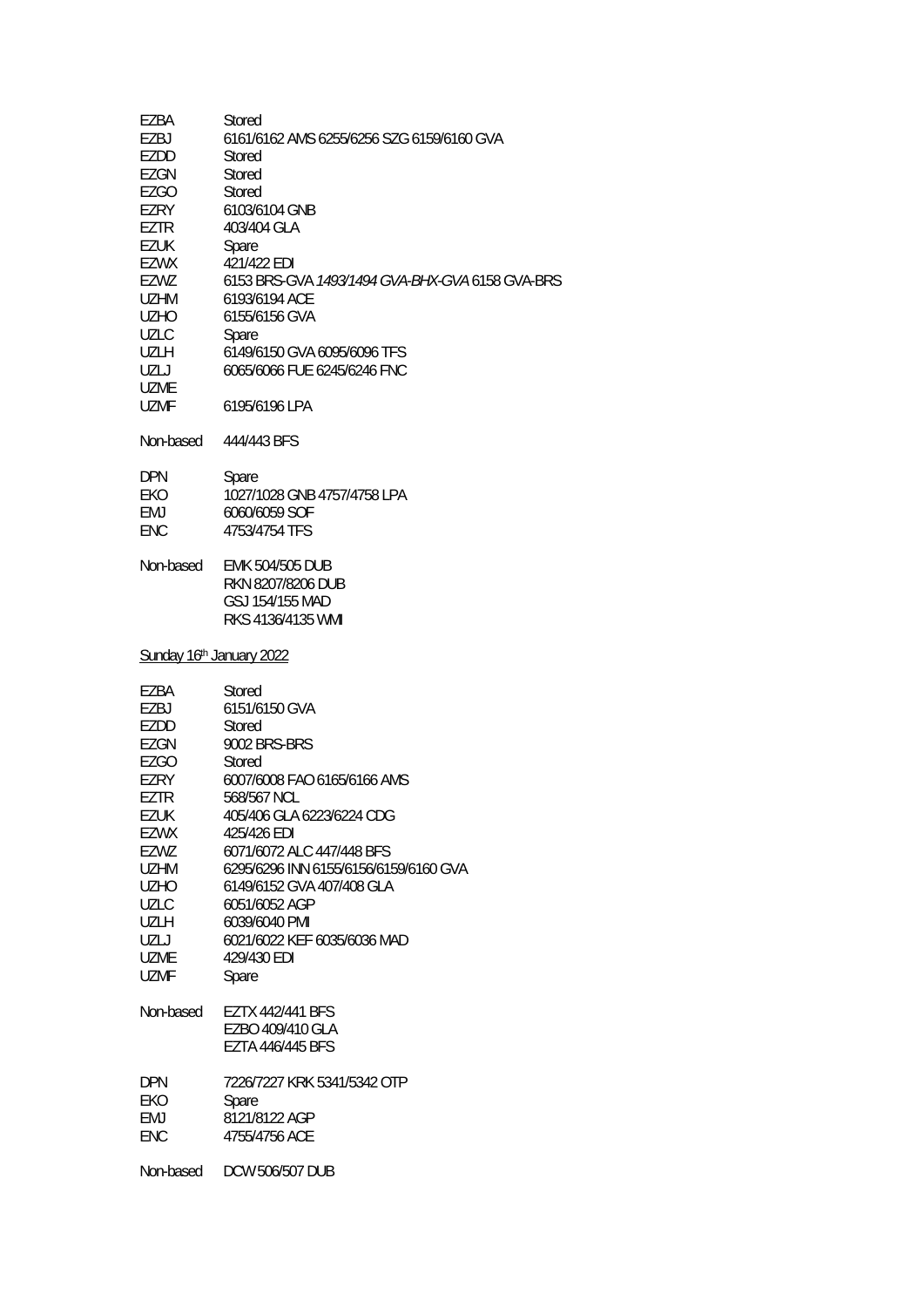## ENP 508/509 DUB

| Monday 17th January 2022  |                                                 |
|---------------------------|-------------------------------------------------|
| EZBA                      | <b>Stored</b>                                   |
| EZBJ                      | 6161/6162 AMS 403/404 GLA                       |
| EZDD                      | Stored                                          |
| EZGN                      | Stored                                          |
| EZGO                      | 9002 BRS-BRS                                    |
| EZRY                      | 401/402 GLA 570/569 NCL 6159/6160 GVA           |
| <b>EZTR</b>               | Spare                                           |
| EZUK                      | Spare                                           |
| EZWX                      | 421/422/423/424 EDI                             |
| EZWZ                      | Spare                                           |
| UZHM                      | 6235/6236 ORY 427/428 EDI 572/571 NCL           |
| UZHO                      | 6245/6246 FNC                                   |
| <b>UZHU</b>               | 442 BFS-BRS 415/416 INV                         |
| <b>UZLC</b>               | 445/446/447/448 BFS                             |
| <b>UZLH</b>               | 441 BRS-BFS                                     |
| UZLJ                      | Spare                                           |
| UZME                      | 6051/6052 AGP 6095/6096 TFS                     |
| UZMF                      | 405/406 GLA                                     |
| <b>DHP</b>                | 7513 BCN-BRS                                    |
| <b>DPN</b>                | 7226/7227 KRK 7514 BRS-BCN                      |
| EKO                       | 8296/8297 ALC 8121/8122 AGP                     |
| EMJ                       | Spare                                           |
| ENC                       | Spare                                           |
| Non-based                 | <b>ENF 504/505 DUB</b><br>DHP/DPN 7513/7514 BCN |
| Tuesday 18th January 2022 |                                                 |
| EZBA                      | Stored                                          |
| EZBJ                      | 427/428 EDI 447/448 BFS                         |
| EZDD                      | Stored                                          |
| <b>EZGN</b>               | Stored                                          |
| <b>EZGO</b>               | Stored                                          |
| EZRY                      | Spare                                           |
| EZTR                      | 401/402 GLA                                     |
| <b>EZUK</b>               | Spare                                           |
| EZWX                      | Spare                                           |
| EZWZ                      | Spare                                           |
| UZHM                      | 441/442 BFS 405/406 GLA                         |
| UZHO                      | 6155/6156 GVA 570/569 NCL                       |
| UZHU                      | 6095/6096 TFS                                   |
| <b>UZLC</b>               | 421/422 EDI                                     |
| UZLJ                      | 6193/6194 ACE                                   |
| UZME                      | Spare                                           |
| UZMF                      | Spare                                           |
| DHP                       | 505/504 DUB                                     |
| EKO                       | 4753/4754 TFS                                   |
| EMJ                       | Spare                                           |
| ENC                       | 155 BRS-MAD                                     |
| <b>EVK</b>                | 154 MAD-BRS                                     |
| Non-based                 | RSP 8207/8206 BUD<br><b>EVK/ENC 154/155 MAD</b> |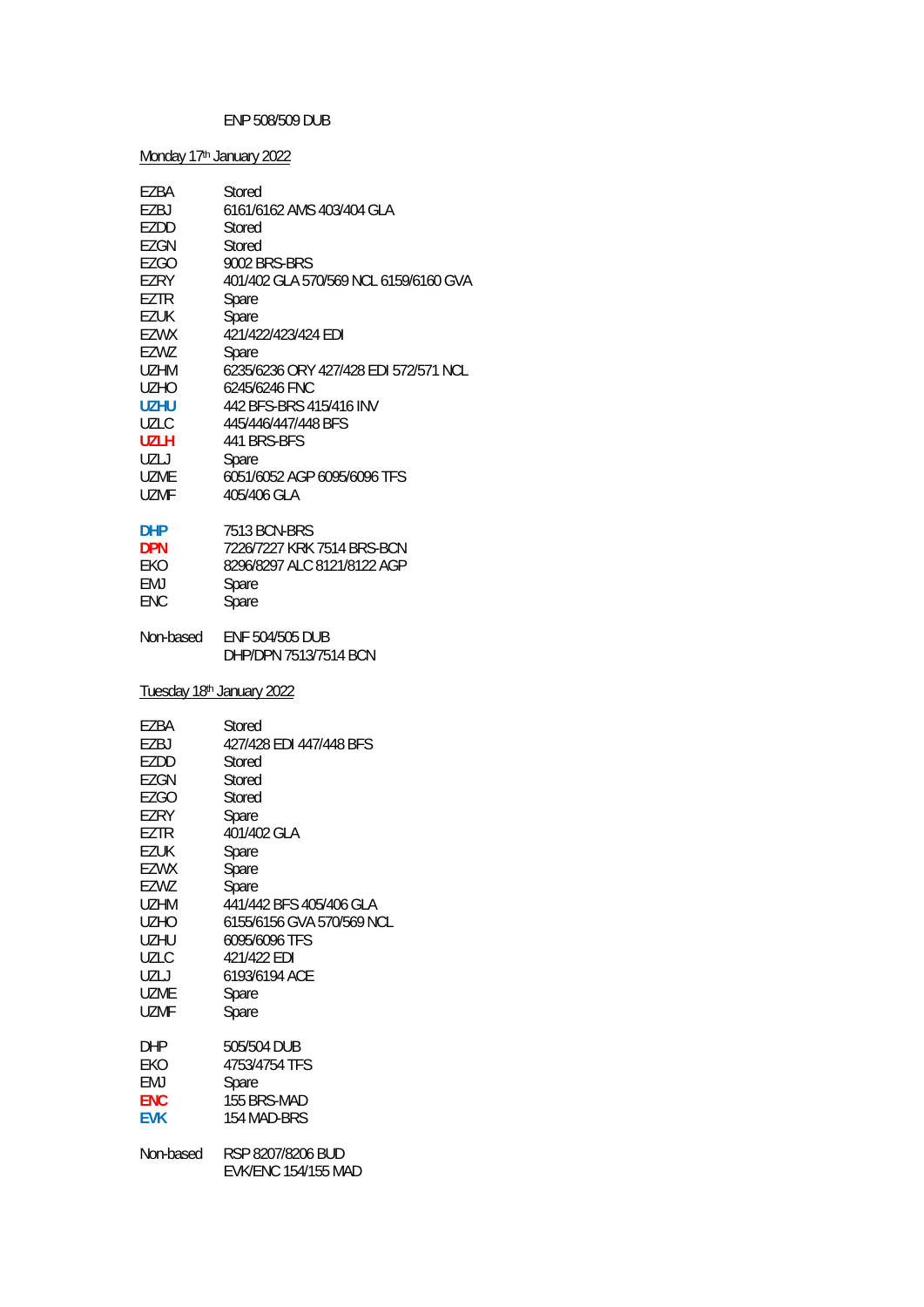### RKS 4136/4135 WMI

Wednesday 19th January 2022

| EZBA                                                                      | Stored                                                |
|---------------------------------------------------------------------------|-------------------------------------------------------|
| EZBJ                                                                      | Spare                                                 |
| EZDD                                                                      | Stored                                                |
| EZGN                                                                      | Stored                                                |
| EZGO                                                                      | Stored                                                |
| EZRY                                                                      | 421/422 EDI                                           |
| EZTR                                                                      | Spare                                                 |
| <b>EZUK</b>                                                               | Spare                                                 |
| EZWX                                                                      | Spare                                                 |
| EZWZ                                                                      | Spare                                                 |
| UZHM                                                                      | 6065/6066 FUE                                         |
| <b>UZHO</b>                                                               | Spare                                                 |
| UZHU                                                                      | 6155/6156 GVA 423/424 EDI                             |
| UZLC                                                                      | 401/402 GLA 447/448 BFS                               |
| UZLJ                                                                      | 570/569 NCL 6095/6096 TFS                             |
| UZME                                                                      | 405/406 GLA                                           |
| UZMF                                                                      | Spare                                                 |
| Non-based                                                                 | <b>UZHZ 444/443 BFS</b>                               |
| DHP                                                                       | Spare                                                 |
| EKO                                                                       | Spare                                                 |
| EMJ                                                                       | 4755/4756 ACE                                         |
| EVK                                                                       | 5341/5342 OTP 509/508 DUB                             |
| Thursday 20 <sup>th</sup> January 2022                                    |                                                       |
| EZBA                                                                      | Stored                                                |
| EZBJ                                                                      | 429/430 EDI                                           |
| EZDD                                                                      | Stored                                                |
| EZGN                                                                      | Stored                                                |
| <b>EZGO</b>                                                               | Stored                                                |
| EZRY                                                                      | Spare                                                 |
| EZTR                                                                      | Spare                                                 |
| EZUK                                                                      | 427/428 EDI 407/408 GLA                               |
| EZWX                                                                      | Spare                                                 |
| EZWZ                                                                      | 6155/6156 GVA 6167/6168 AMS                           |
| UZHA                                                                      | 448 BFS-BRS                                           |
| <b>UZHM</b>                                                               | 6021/6022 KEF 447 BRS-BFS                             |
| <b>UZHO</b>                                                               | 6071/6072 ALC 445/446 BFS                             |
| UZHU                                                                      | Spare                                                 |
| UZLC                                                                      | 441/442 BFS 6035/6036 MAD                             |
| UZLJ                                                                      | 421/422 EDI 570/569 NCL 6159/6160 GVA                 |
| <b>UZME</b>                                                               | <b>6095 BRS-TFS</b>                                   |
| UZMF                                                                      | 6005/6006 FAO 405/406 GLA                             |
| <b>UZMG</b>                                                               | <b>6096 TFS-BRS</b>                                   |
| <b>DHP</b><br><b>DWS</b><br>EKO<br>EMJ<br>EVK<br>Friday 21st January 2021 | 505 BRS-DUB<br>504 DUB-BRS<br>Spare<br>Spare<br>Spare |

EZBA Stored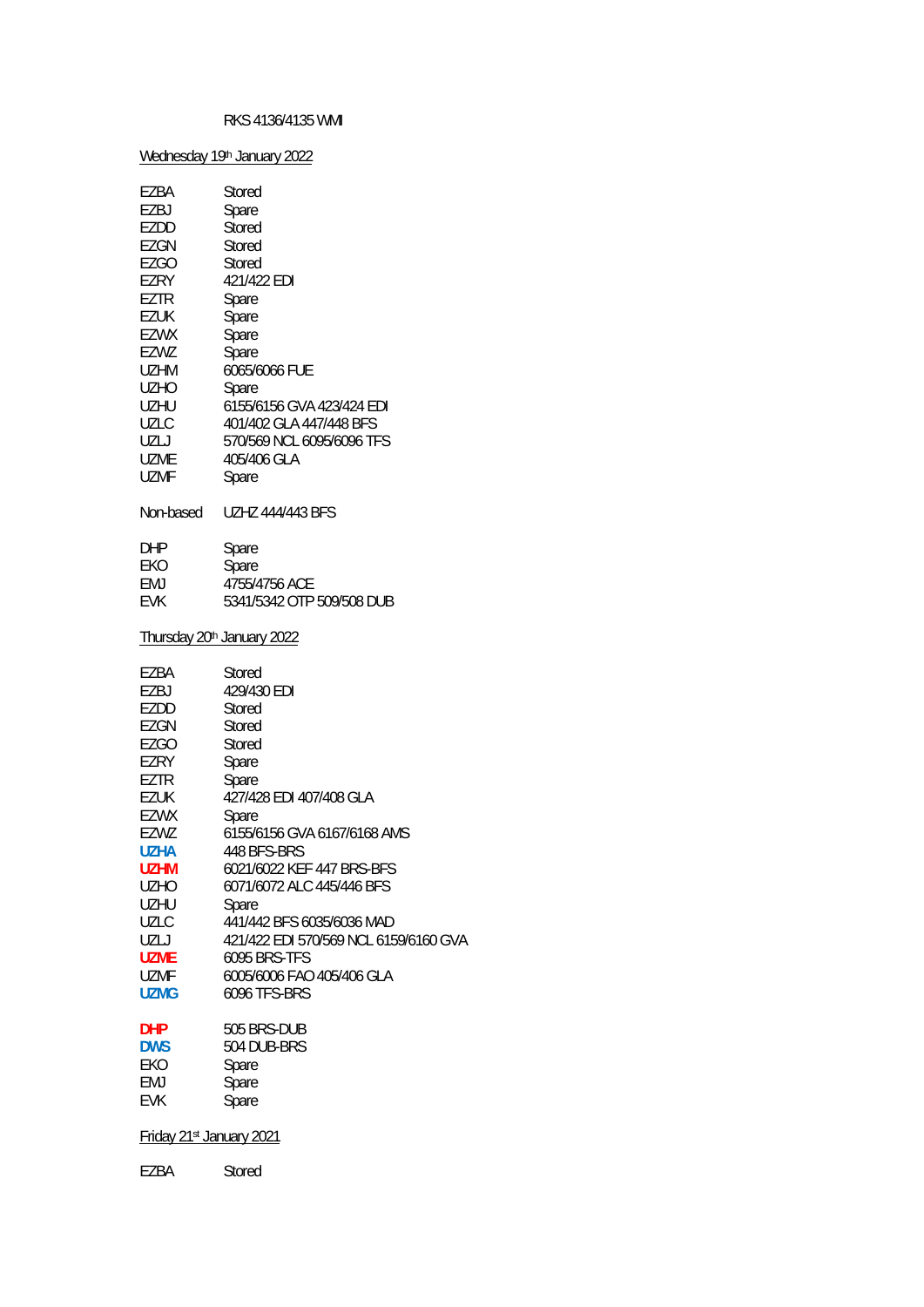| EZBJ<br>EZDD<br>EZGN       | 6025/6026 BCN 6155/6156 GVA 6167/6168 AMS<br>Stored<br>Stored |
|----------------------------|---------------------------------------------------------------|
| <b>EZGO</b>                | Stored                                                        |
| EZRY                       | 405/406 GLA 6223/6224 CDG                                     |
| EZTR                       | Spare                                                         |
| <b>EZUK</b><br><b>EZWX</b> | 572/571 NCL<br>447/448 BFS                                    |
| EZWZ                       | Spare                                                         |
| UZHA                       | 6071/6072 ALC 425/426 EDI 6159/6160 GVA                       |
| <b>UZHO</b>                | 423/424 EDI 429/430 EDI                                       |
| UZHU                       | 415/416 INV                                                   |
| UZLC<br>UZLJ               | 570/569 NCL 407/408 GLA<br>Spare                              |
| <b>UZMF</b>                | Spare                                                         |
| <b>UZMG</b>                | Spare                                                         |
|                            |                                                               |
| Non-based                  | EZBB 442/441 BFS<br>EZGH 409/410 GLA                          |
|                            |                                                               |
| <b>DWS</b>                 | Spare                                                         |
| EKO<br>EMJ                 | 509/508 DUB<br>Spare                                          |
| <b>EVK</b>                 | 7226/7227 KRK 8121/8122 AGP                                   |
| Non-based                  | ENF 504/505 DUB                                               |
|                            | GSH 8297/8296 ALC                                             |
|                            | EBG 7513/7514 BCN                                             |
|                            | Saturday 22 <sup>nd</sup> January 2022                        |
| EZBA                       | 9004 BRS-BRS                                                  |
| EZBJ                       | 6161/6162 AMS 6255/6256 SZG 6159/6160 GVA                     |
| EZDD<br>EZGN               | Stored<br>Stored                                              |
| <b>EZGO</b>                | Stored                                                        |
| EZRY                       | Spare                                                         |
| EZTR                       | 421/422 EDI                                                   |
| EZUK                       | Spare                                                         |
| <b>EZWX</b><br>EZWZ        | Spare<br>6103/6104 GNB 6155/6156 GVA 403/404 GLA              |
| <b>UZHA</b>                | 6149/6150 GVA 6153 BRS-GVA 1493/1494 GVA-BHX-GVA 6158 GVA-BRS |
| <b>UZHO</b>                | 6095/6096 TFS                                                 |
| <b>UZHU</b>                | 6193/6194 ACE                                                 |
| <b>UZLC</b><br>UZLJ        | 6065/6066 FUE<br>6245/6246 FNC                                |
| <b>UZMF</b>                | Spare                                                         |
| <b>UZMG</b>                | 6195/6196 LPA                                                 |
| Non-based                  | EZBF 444/443 BFS                                              |
| <b>DWS</b>                 | 6060/6059 SOF                                                 |
| EKO                        | 4753/4754 TFS                                                 |
| EMJ                        | 1027/1028 GNB                                                 |
| <b>EVK</b>                 | 4757/4758 LPA                                                 |
| M-ABGV                     | STN-BRS-STN (03:03/03:40)                                     |
| Non-based                  | DYL 504/505 DUB<br>RKH 8207/8206 BUD                          |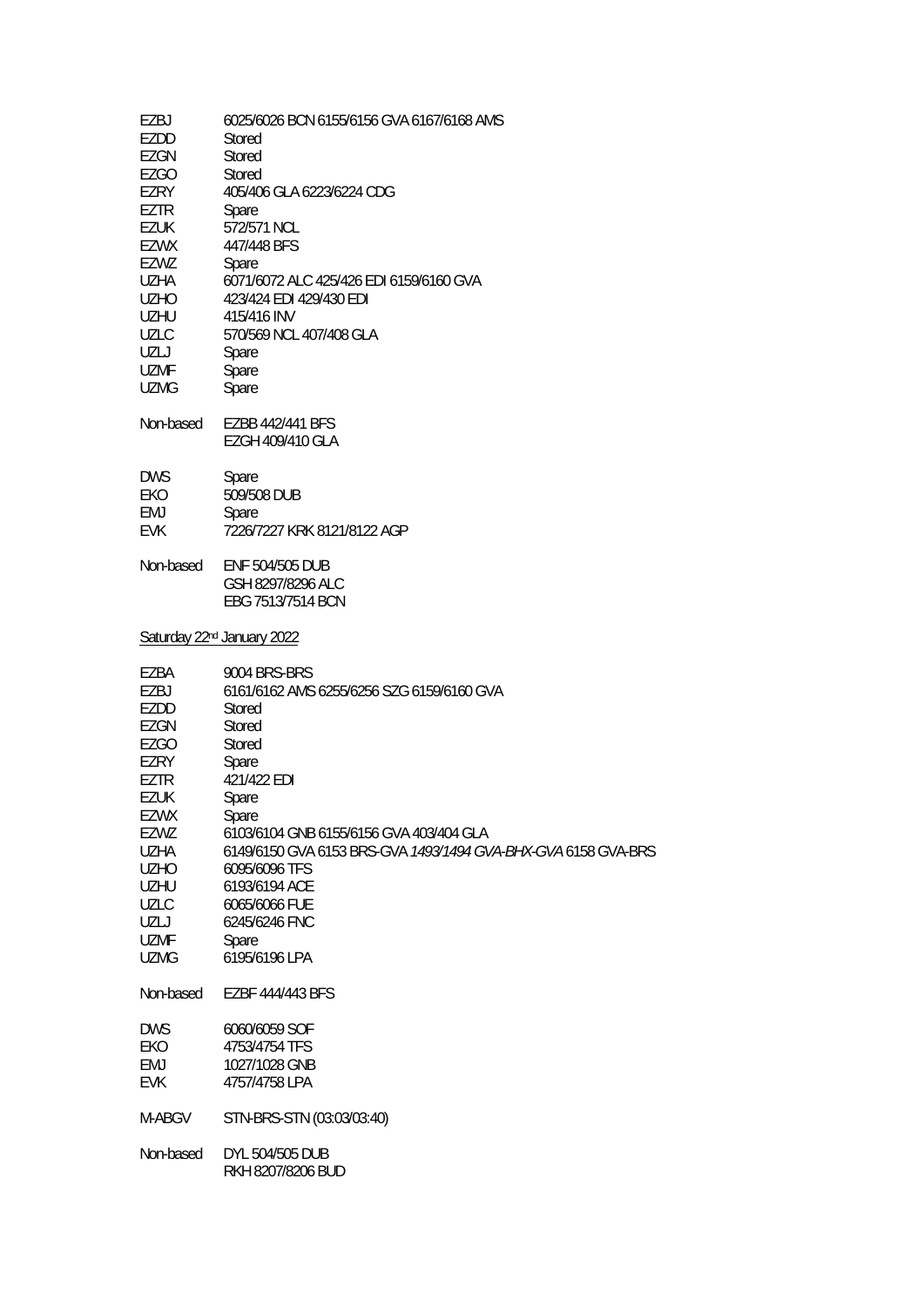DHV 154/155 MAD RSH 4136/4135 WMI

Sunday 23rd January 2022

| EZBA              | Stored                                  |
|-------------------|-----------------------------------------|
| EZBJ              | 568/567 NCL                             |
| EZDD              | Stored                                  |
| EZGN              | Stored                                  |
| <b>EZGO</b>       | Stored                                  |
| EZRY              | 6025/6026 BCN 6071/6072 ALC 447/448 BFS |
| EZTR              | 6051/6052 AGP 6035/6036 MAD             |
| EZUK              | 6151/6150 GVA 407/408 GLA               |
| EZWX              | Spare                                   |
| EZWZ              | 405/406 GLA 6223/6224 CDG               |
| UZHA              | 6295/6296 INN 6155/6156 GVA             |
| UZHO.             | 6021/6022 KFF 6159/6160 GVA             |
| UZHU              | 6007/6008 FAO 6165/6166 AMS             |
| UZLC              | Spare                                   |
| UZLJ              | 6149/6152 GVA 425/426 EDI               |
| UZMF              | 429/430 EDI                             |
| UZMG              | Spare                                   |
|                   |                                         |
| Non-based         | EZFT 442/441 BFS                        |
|                   | EZGH 409/410 GLA                        |
|                   | EZTJ 446/445 BFS                        |
|                   |                                         |
| <b>DWS</b><br>EKO | Spare<br>4755/4756 ACE                  |
| EMJ               | 7226/7227 KRK 5341/5342 OTP             |
| EVK               | 8121/8122 AGP                           |
|                   |                                         |
| Non-based         | DHH 506/507 DUB                         |
|                   | <b>DCR 508/509 DUB</b>                  |
|                   |                                         |

Monday 24<sup>th</sup> - Thursday 27<sup>th</sup> January 2022

Away, nothing logged.

Friday 28th January 2022

| <b>F7BA</b> | 9004 BRS-LTN                            |
|-------------|-----------------------------------------|
| F7BJ        | 572/571 NCL                             |
| EZDD        | Stored                                  |
| EZGN        | Stored                                  |
| EZGO        | Stored                                  |
| F70F        | 424 EDI-BRS 447/448 BFS                 |
| EZRY        | 429/430 EDI                             |
| EZTR        | 6071/6072 ALC 405/406 GLA 6223/6224 CDG |
| EZUK        | 425/426 EDI 6159/6160 GVA               |
| EZWX        | Spare                                   |
| EZWZ        | Spare                                   |
| UZHA        | 570/569 NCL 407/408 GLA                 |
| UZHO        | Spare                                   |
| UZHU        | 415/416 INV                             |
| <b>UZLC</b> | 423 BRS-FDI                             |
| UZLJ        | 6025/6026 BCN 6155 BRS-GVA              |
| UZLK        | 6156 GVA-BRS 6167/6168 AMS              |
| UZMF        | 6051/6052 AGP                           |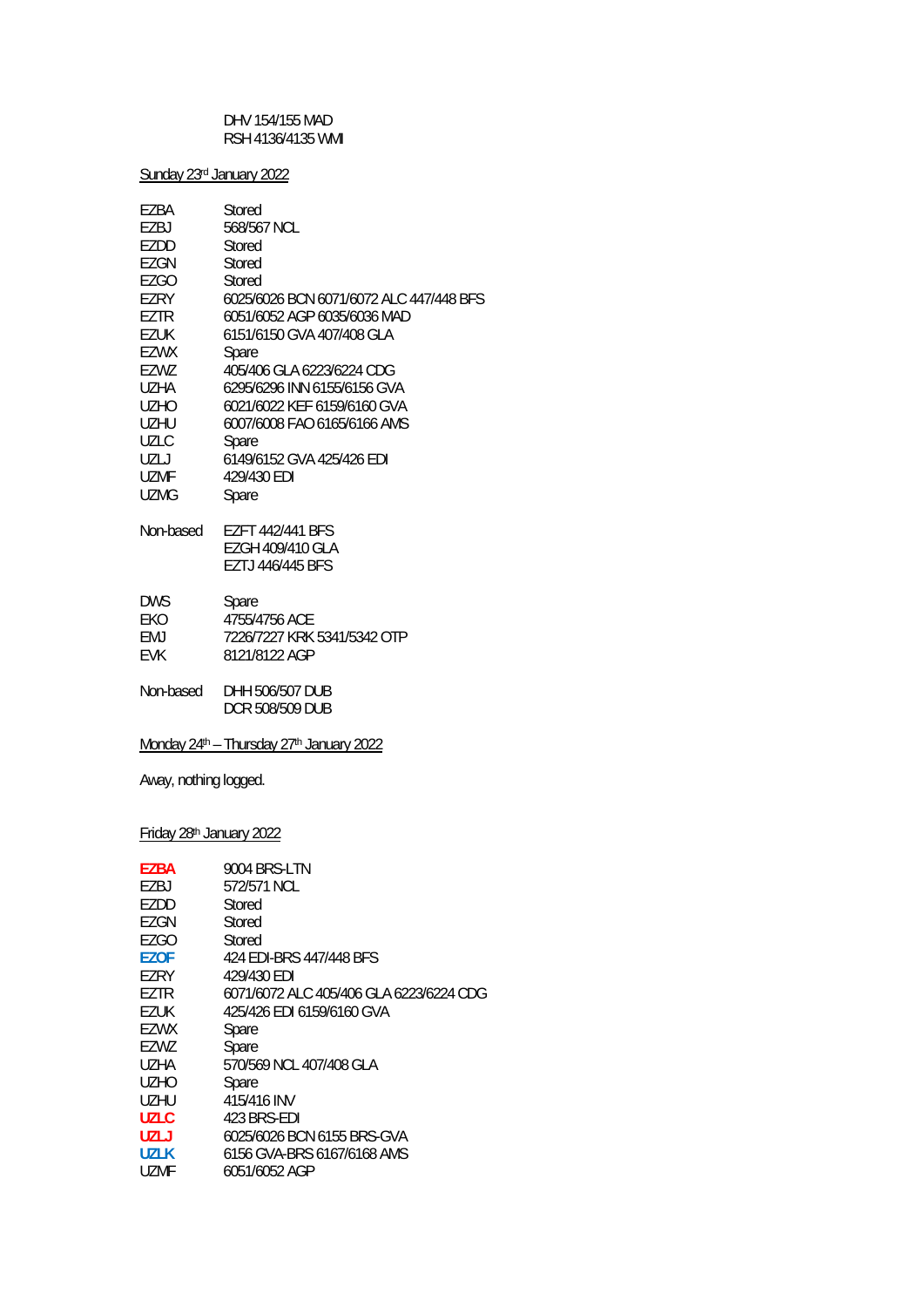| <b>UZMJ</b>                                                                                                                                                                                                                                                              | Spare                                                                                                                                                                                                                                                                                                                                                                                                                                                                  |
|--------------------------------------------------------------------------------------------------------------------------------------------------------------------------------------------------------------------------------------------------------------------------|------------------------------------------------------------------------------------------------------------------------------------------------------------------------------------------------------------------------------------------------------------------------------------------------------------------------------------------------------------------------------------------------------------------------------------------------------------------------|
| Non-based                                                                                                                                                                                                                                                                | EZBF 442/441 BFS<br>EZGH 409/410 GLA                                                                                                                                                                                                                                                                                                                                                                                                                                   |
| <b>DWS</b><br>EKO<br>EMJ<br><b>EVK</b>                                                                                                                                                                                                                                   | 8121/8122 AGP<br>Spare<br>Spare<br>7226/7227 KRK 509/508 DUB                                                                                                                                                                                                                                                                                                                                                                                                           |
| Non-based                                                                                                                                                                                                                                                                | EBH 504/505 DUB<br>EZD 8297/8296 ALC<br>EPC 7513/7514 BCN                                                                                                                                                                                                                                                                                                                                                                                                              |
| Saturday 29th January 2022                                                                                                                                                                                                                                               |                                                                                                                                                                                                                                                                                                                                                                                                                                                                        |
| EZBJ<br>EZDD<br><b>EZGN</b><br><b>EZGO</b><br><b>EZOF</b><br>EZRY<br>EZTR<br><b>EZUF</b><br><b>EZUK</b><br>EZWX<br><b>EZWZ</b><br><b>UZHA</b><br><b>UZHO</b><br>UZHU<br><b>UZLK</b><br><b>UZMF</b><br><b>UZMJ</b><br>Non-based<br><b>DWS</b><br>EKO<br><b>EMJ</b><br>EVK | 6161/6162 AMS 6255/6256 SZG 6159/6160 GVA<br>Stored<br><b>Stored</b><br>Stored<br>421/422 FDI<br>6103/6104 GNB 6155/6156 GVA 403/404 GLA<br>6095/6096 TFS<br>6150 GVA-BRS<br>Spare<br>6065/6066 FUE 6245/6246 FNC<br>6149 BRS-GVA<br>6193/6194 ACE<br>6031/6032 TRN<br>6153 BRS-GVA 1493/1494 GVA-BHX-GVA 6158 GVA-BRS<br>Spare<br>Spare<br>6195/6196 LPA<br><b>EZGH 444/443 BFS</b><br>6060/6059 SOF<br>1027/1028 GNB (08:32/17:34)<br>4757/4758 LPA<br>4753/4754 TFS |
| Non-based                                                                                                                                                                                                                                                                | DHV 504/505 DUB<br>RKH 8207/8206 BUD<br>DWV 154/155 MAD<br>RKE 4136/4135 WMI                                                                                                                                                                                                                                                                                                                                                                                           |
| Sunday 30th January 2022                                                                                                                                                                                                                                                 |                                                                                                                                                                                                                                                                                                                                                                                                                                                                        |
| EZBJ<br>EZDD<br>EZGN<br><b>EZGO</b><br>EZOF<br>EZRY<br><b>EZTC</b><br><b>EZTR</b><br><b>EZUF</b><br><b>EZUK</b><br>EZWX<br><b>UZHA</b>                                                                                                                                   | 568/567 NCL<br>Stored<br>Stored<br>Stored<br>425/426 EDI<br>6151/6150 GVA 6159/6160 GVA<br>6152 GVA-BRS 407/408 GLA<br>6149 BRS-GVA<br>6295/6296 INN 6155/6156 GVA<br>6025/6026 BCN 6071/6072 ALC 447/448 BFS<br>Spare<br>Spare                                                                                                                                                                                                                                        |